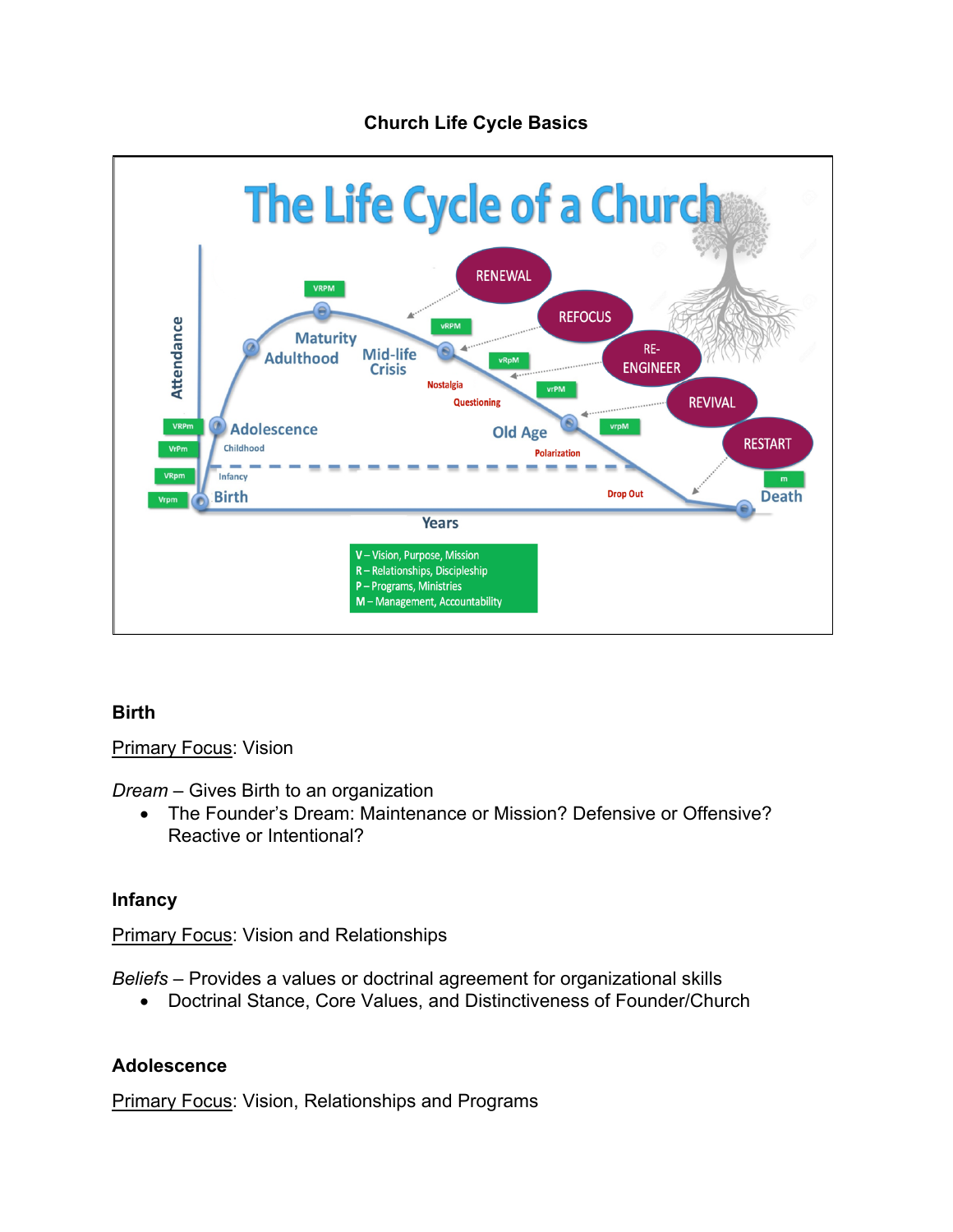*Goals* – Extend the organization's shared dream and beliefs

- Survivalistic versus evangelistic
- Risk Taking willingness to take on debt

## **Adulthood**

Primary Focus: Vision, Relationships and Programs

*Structure* – Organize the organization for pursuing its goals and advancing its dream

- Form Follows Function Structure is determined by the goal
- The Dream stands on the structure

## **Maturity**

Primary Focus: Vision, Relationships, Programs and Management

*Ministry* – Shows the congregation reaching out to others, developing its members, and living out its dream in Christian love

"The length of a congregation's ministry is virtually endless, but when the ministry loses its focus on extending and expanding God's Kingdom an organizational plateau occurs."

### **Mid-Life Crisis**

Primary Focus: Relationships, Programs and Management. Vision diminishes

*Nostalgia* – Reflects a wistful longing for a comfortable past --- real or imagined --- but the past tends to be more positive in memory than it was in reality

- Homesickness
- Lull before the storm
- "Things ain't what they used to be and probably never was." Will Rogers

Primary Focus: Relationships, Management. Relationships are diminishing, no future vision

*Questioning* – Marks the point of no return for the congregation, organizationally speaking

- Questioning is the now or never point of congregational health. Health or death are the choices.
- What happens when the prayer warriors walk away from the church?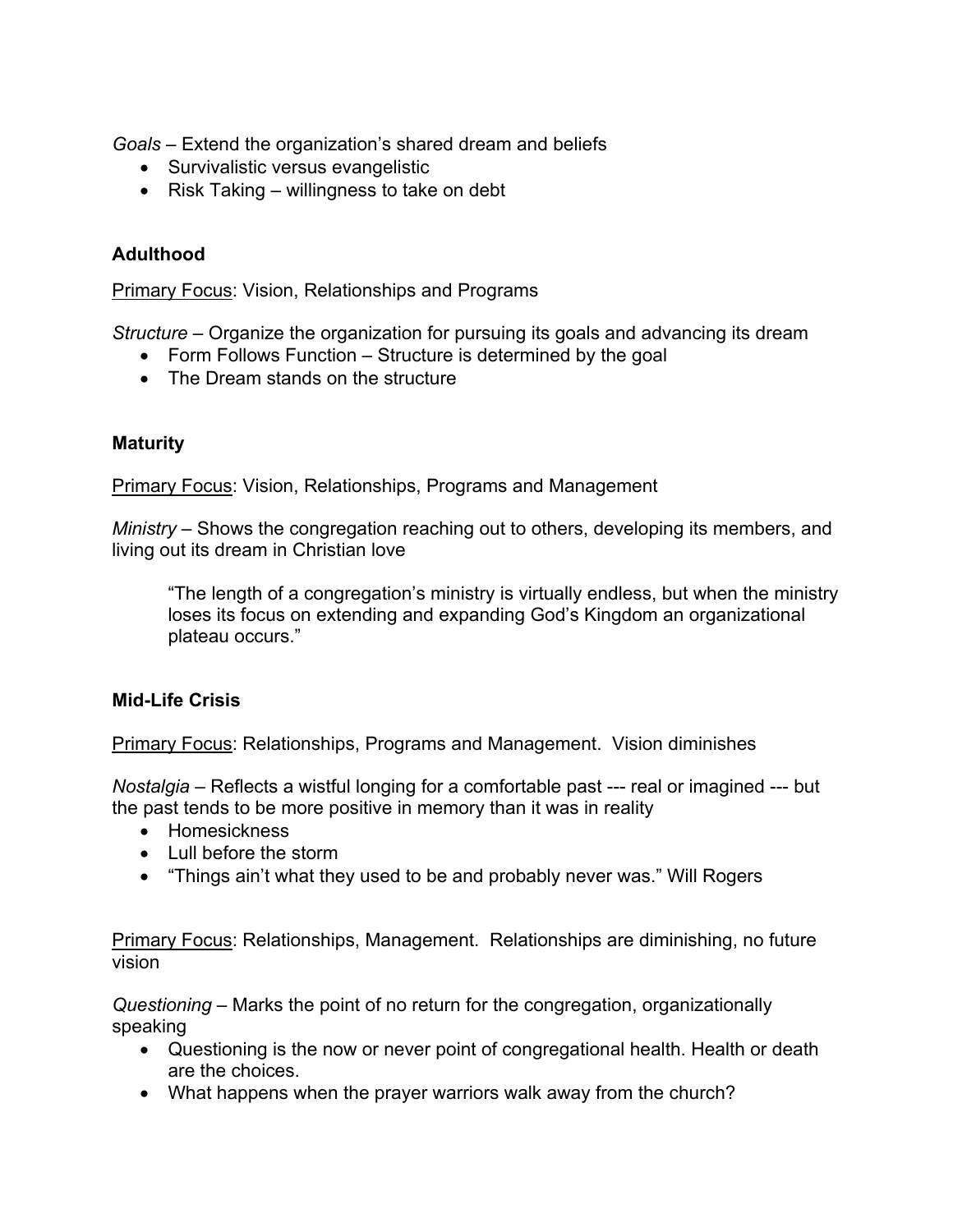## **Old Age**

Primary Focus: Programs that used to work become the renewed focus, Management. Relationships begin to wane, some are strained, no future vision

*Polarization* – Creates an organizational climate in which members mistake one another for the enemy and fall into conflict

- Conflict is now open and may even grow nasty.
- Energies will tend to focus on conflict rather than ministry people stop being saved!

**Primary Focus:** Survival and managing what is left is the only focus.

*Dropouts* – Result when the dream of effective ministry in this organization dies, and members retreat into inactivity

# **Revitalization strategies**

**Renewal**: Renewal is for churches that have slowed in their growth or become stagnant. This church needs the encouragement of setting new challenges by embracing new opportunities to expand their gospel witness into their target area.

• The Renewal strategy works to help churches *dream new dreams* and accomplish new goals born out of a renewed vision of growing the kingdom of God.

**Refocus**: Refocusing is necessary when a church has stalled on a plateau or is experiencing decline after a phase of recent or initial expansion. The church begins to experience a high turn-over of lay leaders; with shorter duration of service. The congregation's morale and momentum level drops as members begin to reflect on the days when things were good and the church was growing. This new normal is the first sign of a church becoming unhealthy.

• The Refocusing strategy works to help churches walk through a process of selfassessment and redefining its purpose & vision resulting in new growth & ministry goals.

**Watershed question:** Do you believe that your best years are behind you, or do you believe that your best years are yet before you?